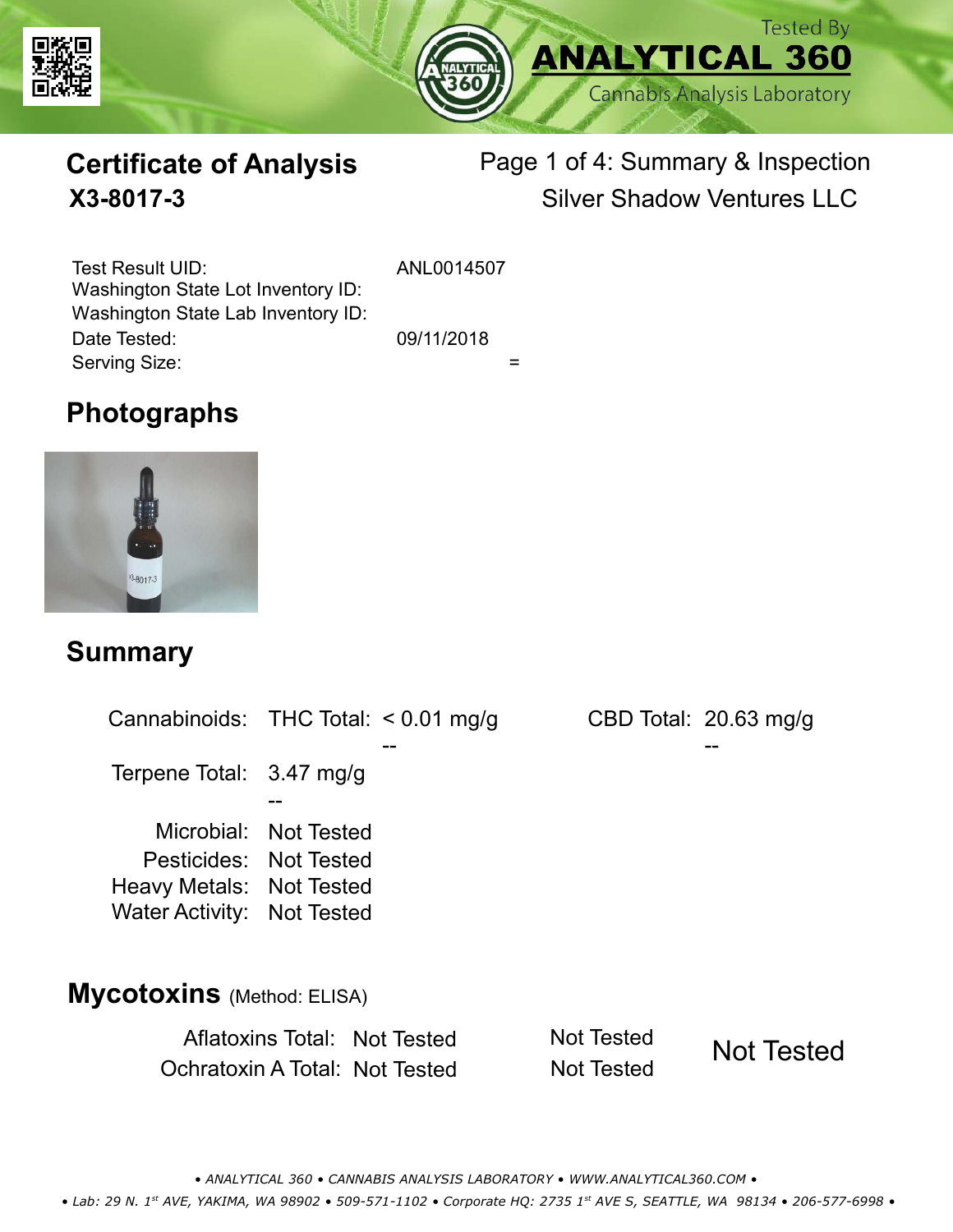



# **Certificate of Analysis** Page 2 of 4: Summary & Inspection **X3-8017-3** Silver Shadow Ventures LLC

| Test Result UID:                   | ANL0014507 |
|------------------------------------|------------|
| Washington State Lot Inventory ID: |            |
| Washington State Lab Inventory ID: |            |
| Date Tested:                       | 09/11/2018 |
| Serving Size:                      |            |

### **Potency Profile (Method: HPLC-DAD)**

|                                                                                           | CBG-A                                                  | $< 0.01$ mg/g | --                       |
|-------------------------------------------------------------------------------------------|--------------------------------------------------------|---------------|--------------------------|
|                                                                                           | <b>CBG</b>                                             | $< 0.01$ mg/g | --                       |
| <b>CBG TOTAL</b><br>$(CBG-A * 0.878 + CBG)^1$                                             |                                                        | $< 0.01$ mg/g | $-$                      |
|                                                                                           | $\Delta$ 9-THC-A                                       | $< 0.01$ mg/g | $\overline{\phantom{m}}$ |
|                                                                                           | $\Delta$ 9-THC                                         | $< 0.01$ mg/g | --                       |
|                                                                                           | Δ9-THCV                                                | $< 0.01$ mg/g | --                       |
|                                                                                           | $\Delta$ 8-THC                                         | $< 0.01$ mg/g | --                       |
|                                                                                           | <b>CBN</b>                                             | $< 0.01$ mg/g | --                       |
|                                                                                           | <b>THC-TOTAL</b><br>(THC-A * 0.877 + THC) <sup>1</sup> | $< 0.01$ mg/g | --                       |
|                                                                                           | CBD-A                                                  | $< 0.01$ mg/g | --                       |
|                                                                                           | <b>CBD</b>                                             | 20.63 mg/g    | --                       |
|                                                                                           | CBDV-A                                                 | $< 0.01$ mg/g | --                       |
|                                                                                           | <b>CBDV</b>                                            | $< 0.01$ mg/g | --                       |
|                                                                                           | <b>CBD-TOTAL</b><br>$(CBD-A * 0.877 + CBD)^1$          | 20.63 mg/g    | --                       |
|                                                                                           | <b>CBC</b>                                             | $< 0.01$ mg/g |                          |
| + 9-THCV + $\triangle$ 8THC + CBN + CBD + CBDV + CBG + CBC <sup><math>/2</math></sup>     | <b>ACTIVATED-TOTAL</b>                                 | 20.63 mg/g    |                          |
| <b>TOTAL DETECTED CANNABINOIDS</b><br>TOTAL + THC TOTAL + CBD TOTAL + CBG TOTAL + D8THC + |                                                        | 20.63 mg/g    |                          |

(CBDV TOTAL + THC TOTAL CBN + CBC + THCV)

(∆9THC + 9-THCV + ∆8THC

1 - Cannabinoid totals are adjusted to account for the decarboxylation of the cannabinoid acids. The reported total is the amount of the activated cannabinoid that would be if all of the<br>carboxylic acid has been removed th

2 - Cannabinoids that have been activated through decarboxylation (curing/storage of flowers, or heating/cooking of edibles, tinctures, & concentrates)

*• ANALYTICAL 360 • CANNABIS ANALYSIS LABORATORY • WWW.ANALYTICAL360.COM •*

 *• Lab: 29 N. 1st AVE, YAKIMA, WA 98902 • 509-571-1102 • Corporate HQ: 2735 1st AVE S, SEATTLE, WA 98134 • 206-577-6998 •*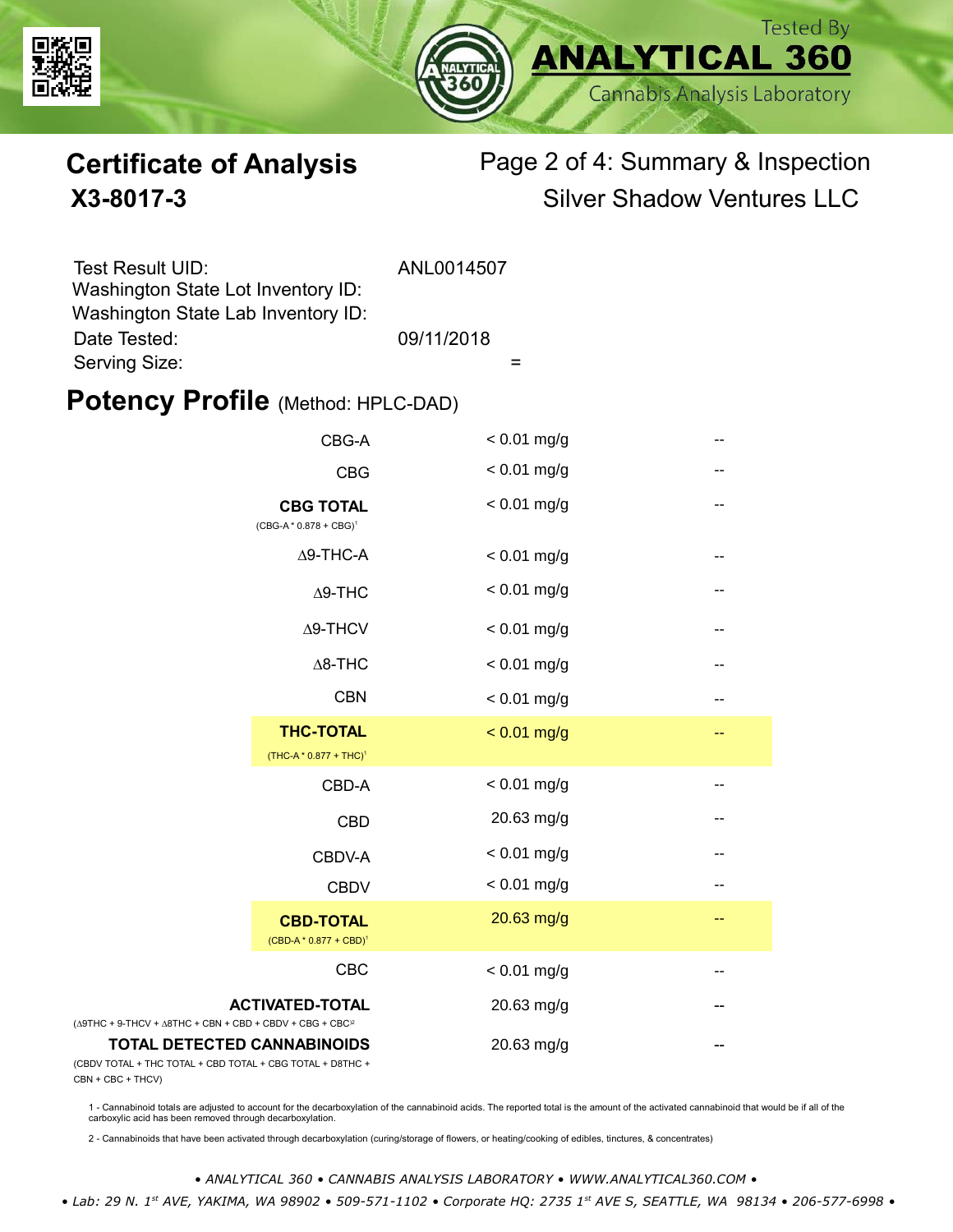



# **Certificate of Analysis** Page 3 of 4: Summary & Inspection **X3-8017-3** Silver Shadow Ventures LLC

| Test Result UID:<br>Washington State Lot Inventory ID: | ANL0014507 |  |
|--------------------------------------------------------|------------|--|
| Washington State Lab Inventory ID:                     |            |  |
| Date Tested:                                           | 09/11/2018 |  |
| Serving Size:                                          |            |  |

### **Terpene Profile** (Method: HS-GC-FID)

| Alpha Pinene         | $< 0.01$ mg/g | --                       |
|----------------------|---------------|--------------------------|
| <b>Beta Pinene</b>   | $< 0.01$ mg/g | --                       |
| Myrcene              | 1.03 mg/g     | --                       |
| Ocimene              | $< 0.01$ mg/g | --                       |
| Limonene             | $1.45$ mg/g   | --                       |
| Terpinolene          | $< 0.01$ mg/g | --                       |
| Linalool             | $< 0.01$ mg/g | --                       |
| Caryophyllene        | $0.43$ mg/g   | $\overline{\phantom{a}}$ |
| Humulene             | $0.57$ mg/g   | --                       |
|                      |               |                          |
| <b>Terpene Total</b> | 3.47 mg/g     | --                       |